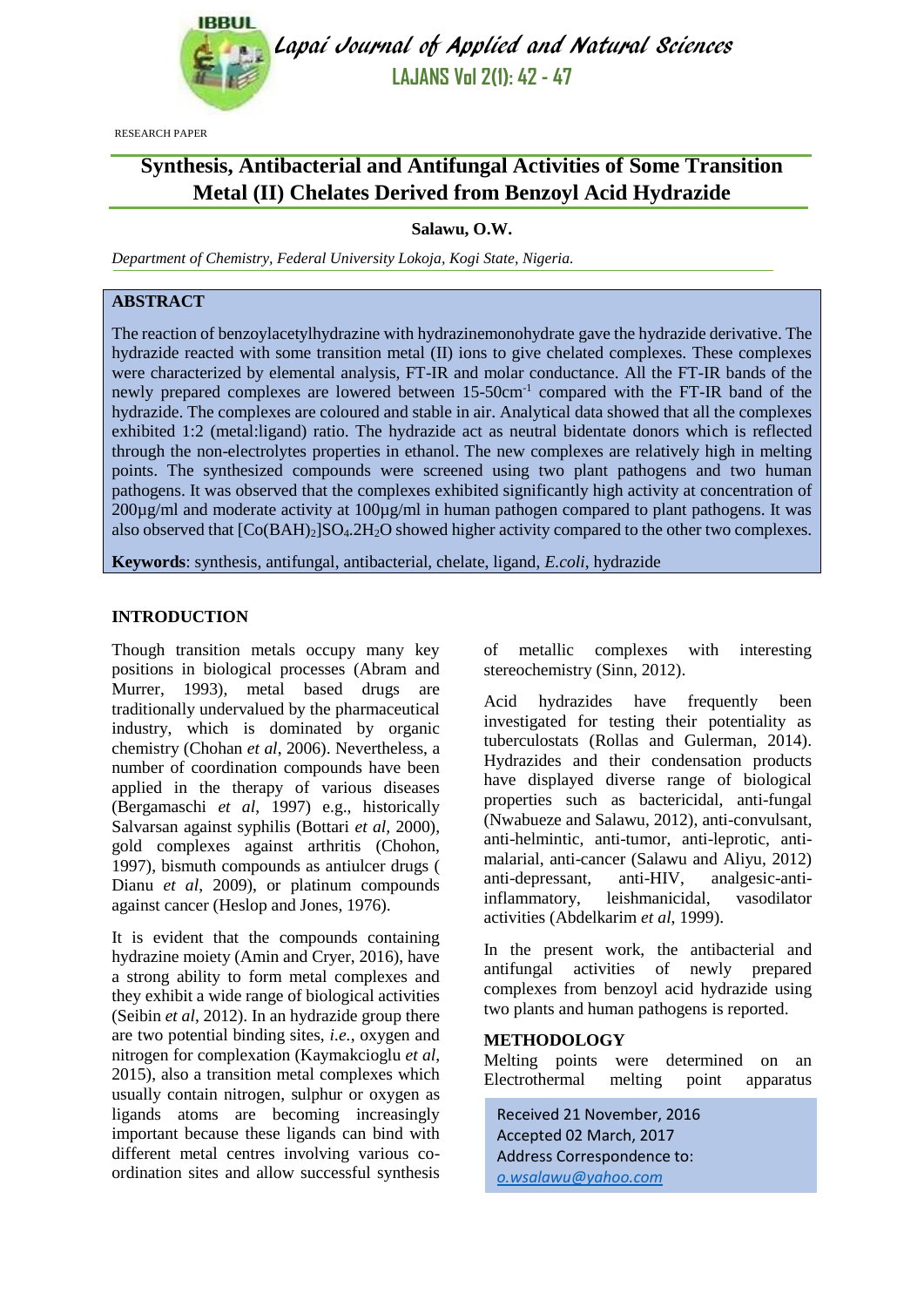(Electrothermal 9100) and are uncorrected. IR spectra were recorded for KBr. Conductivity measurement was made in 10-3M solution of the complexes and ligand in DMSO at ambient temperature using conductivity meter Jenway PMC3. Elemental analysis was performed on a Perkin Elmer 2400 instrument at leather research institute Zaria, Kaduna State, Nigeria.

The antimicrobial and antifungal screening was performed using paper disc method. Nutrient agar was taken as media for cultivation of bacteria. The inhibitory effects of the samples were measured against the bacteria after incubation for 24 hours at  $37^0C$ .

All other chemicals and solvents used were of analytical grade. The metal (II) salts used for the preparation of the ligand and complexes were obtained from Sigma Aldrich.

## **Preparation of the ligand (benzoyl acid hydrazide) [BAH]**

The ligand was prepared using standard method (Salawu *et al*, 2011). The ligand benzoyl acid hydrazide [BAH] was prepared from the mixtures of butyl benzoate (25ml) and hydrazine hydrate (10ml) in 100 ml absolute ethanol for 6 hours in a refluxing machine in a 500ml; round bottom flask. The isolated compound were filtered off as milky crystals, washed with ether, recrystallised from absolute ethanol and finally dried and weighed. (yield  $= 15g, 73%$ ). The equation for the reaction is shown as equation 1.

## **Preparation of the Cu(II), Co(II) and Ni (II) complexes**

A sample of ligand [BAH] (2.27g, 0.01mol) each was dissolved in dimethyl sulphoxide (DMSO) (100 ml). A solution of sulphate salts of metal (II)  $[CuSO<sub>4</sub>.5H<sub>2</sub>O (1.00g, 0.02mol),$  $CoSO_4.6H_2O$  (1.00g, 0.002mol) and NiSO4.6H2O (1.00g, 0.002mol)] in 100 ml of distilled water was added drop wise to the ligand solution with continuous stirring. The complex started to form immediately upon addition of the metal (II) salts solution. The precipitated complex was filtered off, washed with water and cold ethanol several time, dried under reduced pressure over anhydrous  $CaCl<sub>2</sub>$  in a desiccator. The equation for the reaction is shown as equation 2.

## **Antibacterial and antifungal activities**

Antibacterial activity of the hydrazide [BAH] and its metal (II) complexes were screened against two plants pathogens *Xanthomonas citri*  (Xc) and *Ervinia carotovara* (Ec) and human pathogen *Escherichia coli* (E. coli) and *Rhizepusstolonifer* (Rs).

The activity was studied by using cup plate agar diffusion method (NCCLS, 2010) by measuring diameter of zone of inhibition in mm. The compounds were tested at the concentration of 50,100 and 200 µg/ml in 5% DMSO. The solution was poured in the cup/well of bacteria seeded agar plates.

The plates were incubated at 37°C for 24 hours for *E. coli* whereas the plates of other three bacteria were incubated at 27±2 °C for 24 hours. The activity is reported by measuring the diameter for zone of inhibition in mm. The standard antibiotic used was streptomycin. The results are presented in Table 3.

## **RESULTS AND DISCUSSION**

The preparation of the hydrazide from the ester and hydrazine hydrate was represented by the following equations below:

| $C_6H_5COOCH_2CH_2CH_2CH_3$ |                          | 100ml EtOH         |                        | $C_6H_5CON_2H_3 + CH_3CH_2CH_2CH_2OH + H_2O$ |  |
|-----------------------------|--------------------------|--------------------|------------------------|----------------------------------------------|--|
|                             | $N2H4$ .H <sub>2</sub> O | reflux for 6 hours |                        |                                              |  |
| Butyl benzoate              | Hydrazine hydrate        |                    | Benzovl acid hydrazide |                                              |  |

## **Equation 1. Preparation of Acid hydrazide**

The hydrazide obtained were white crystals which gave moderately yield 73%. The ligand are quite stable in air. It could be stored for months without any appreciable change. The result of the melting point/ decomposition of the ligand and the metal complexes is presented in Table 1. The result showed that the melting point/decomposition is high  $(190-203^{\circ}C)$  which indicate non-hygroscopic nature of the ligand and the complexes (Seibin *et al*, 2012).

## **Metal Complexes**

The reaction of metal (II) salts and the hydrazide from to form metal (II) complexes can be represented in Fig. **2** below: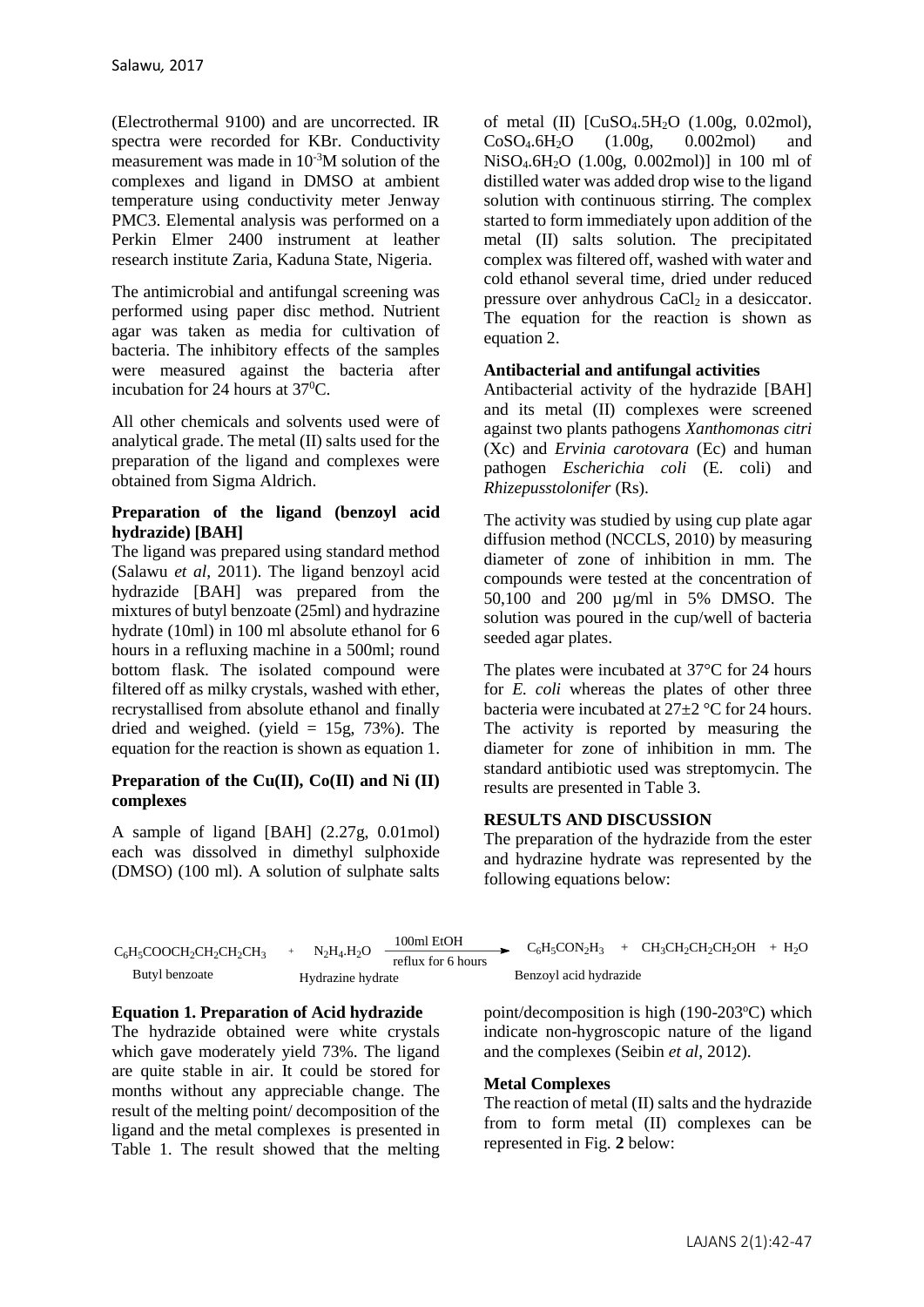$$
MX.xH_2O + 2 C_6H_5CONNH_3 \xrightarrow{H_2O/C_2H_5OH} [M(C_6H_5CONNH_3)_2]X.xH_2O
$$

 $M = Co$ , Cu and Ni while  $X = SO_4^2$  $x = 1 - 6$ 

#### **Equation 2. Preparation of Metal (II) complexes**

**Table I: Physical and Analytical Data of Compounds**

| S/N | <b>Compounds</b>                         | M.P         | <b>Yield</b> | Mol. Wt.           | <b>Crystal</b> | <b>Molecular</b>      | <b>Elemental Analysis</b> |      |                                        |                          |
|-----|------------------------------------------|-------------|--------------|--------------------|----------------|-----------------------|---------------------------|------|----------------------------------------|--------------------------|
|     |                                          | $\rm ^{o}C$ |              | $\text{gmol}^{-1}$ | appearance     | Formular              | <b>Found (calculated)</b> |      |                                        |                          |
|     |                                          |             |              |                    |                |                       |                           | Н    | N                                      | M                        |
|     | [BAH]                                    | 190         | 73           | 270.32             | White          | $C_{14}H_{14}O_2N_4$  | 61.90                     | 5.20 | 20.63                                  |                          |
|     |                                          |             |              |                    |                |                       |                           |      | (62.20) (5.23) (20.73)                 | $\overline{\phantom{a}}$ |
| 2.  | $[Co(BAH)2]SO4.2H2O$                     | 220         | 85           | 461.36             | Dark           | $C_{14}H_{18}O_8N_4S$ | 36.04                     | 4.20 | 12.14                                  | 13.67                    |
|     |                                          |             |              |                    | green          | Co                    |                           |      | (36.44)(3.94)(12.15)(13.77)            |                          |
| 3.  | $[Ni(BAH)2]SO4.H2O$                      | 251         | 82           | 443.1              | Greenish       | $C_{14}H_{16}O_7N_4S$ | 37.95                     |      | 3.65 12.64                             | 13.07                    |
|     |                                          |             |              |                    |                | Ni                    |                           |      | $(37.94)$ $(3.64)$ $(12.65)$ $(13.25)$ |                          |
| 4.  | $\left[\text{Cu(BAH)_2}\right]SO_4.H_2O$ | 203         | 77           | 447.96             | Bluish         | $C_{14}H_{16}O_7N_4S$ | 36.99                     | 3.20 | 12.52                                  | 14.19                    |
|     |                                          |             |              |                    |                | Cu                    | (37.53)(3.61)(12.51)      |      |                                        | (14.18)                  |

#### **Infrared spectra**

The relevant IR spectra bands of the ligand and the complexes are given in Table 2. Benzoyl acid hydrazide as a ligand, provides two potential donor sites, *viz* O and N, owing to the presence of lone pair electrons on the nitrogen atom of the azomethine group.[1-2] The infrared spectra of the [BAH] ligand and its complexes, as shown in Table 2, have been assigned mainly for those specific frequencies directly involved in complex formation. The vibrational band at the range of  $3165-3187$ cm<sup>-1</sup> assigned to vN-H in the ligand shifted to a lower wavelength (3142- 3163cm-1 ) in the three complexes. This is probably due to coordination of the metal *via* nitrogen atom of the N-H group in the ligand[3]. The band

observed at the 1105cm<sup>-1</sup> and 1350cm<sup>-1</sup> corresponds to the  $v(N-N)$  and  $v(C-N)$ stretching[3-4]. The band corresponding to  $v(C=O)$  at 1581cm<sup>-1</sup> is shifted by about 50cm<sup>-1</sup> to a lower frequency, supporting the coordination of the carbonyl oxygen[2]. However the vibrational frequencies of the ring  $v(N-H)$ ,  $v(C=C)$  (aromatic) and  $v(C-N)$  remains almost unaffected, indicative of non participation of these groups in coordination[4]. The presence of water of crystallization in the complexes is revealed by a broad band at between 3465, 3488 and 3499 cm-1 [2-4] and the results of elemental analysis also supported the presence of water of crystallization.

|  |  |  |  |  |  | Table 2. Relevant IR data for the ligand and complexes |
|--|--|--|--|--|--|--------------------------------------------------------|
|--|--|--|--|--|--|--------------------------------------------------------|

|                    | $\mathfrak{v}$ C=C(aromatic) | $\mathbf{v}$ C=O | $\mathbf{v}$ C=O           | <b>vNH</b> | vΝH       | $v$ OH    |
|--------------------|------------------------------|------------------|----------------------------|------------|-----------|-----------|
| <b>Compounds</b>   | $cm^{-1}$                    | $cm^{-1}$        | $\Lambda$ cm <sup>-1</sup> | $cm^{-1}$  | $cm^{-1}$ | $cm^{-1}$ |
| [BAH]              | 1450                         | 1580             |                            | 3177       |           |           |
| [Co(BAH)2]SO4.2H2O | 1530                         | 1530             | $-50$                      | 3145       | $-32$     | 3465      |
| [Ni(BAH)2]SO4.H2O  | 1520                         | 1525             | $-55$                      | 3155       | $-22$     | 3488      |
| [Cu(BAH)2]SO4.H2O  | 1542.                        | 1535             | $-45$                      | 3162       | $-15$     | 3499      |

## **Antimicrobial activity**

A result of the antimicrobial activity of the complexes and ligand against the growth of micro-organism is summarized in Table 3 while the graphical plot is shown Fig  $3 - Fig 6$ . From the result, inhibition is found to increase with increase in concentration of metal complexes Fig 3 – Fig 6. The result also indicates that metal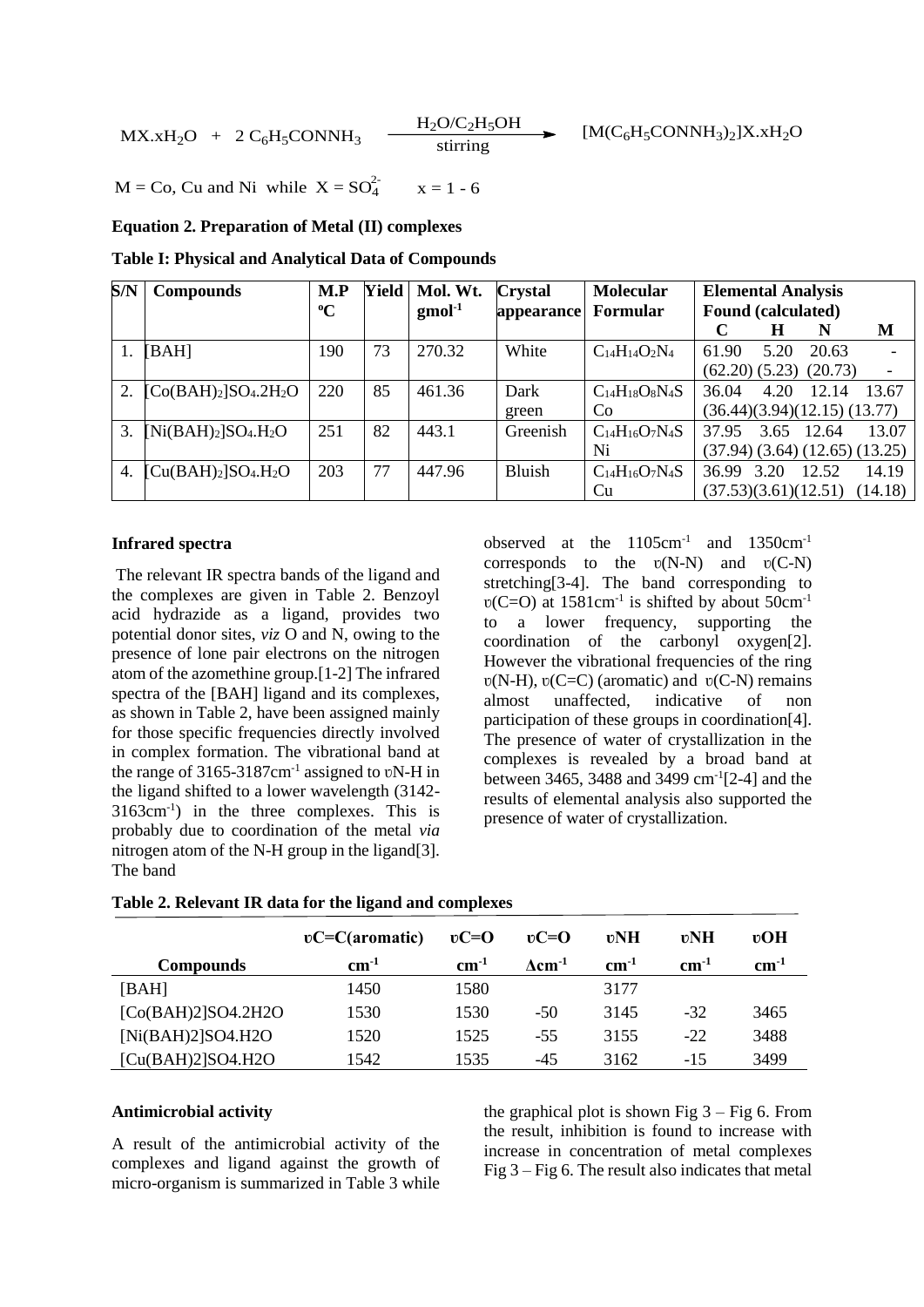complexes have a high activity against each class of organism Fig.  $4 - Fig. 6[8]$ . The activity is related to the nature and structure of the complex. However, all the complexes show higher activity against the human pathogens than the plant pathogens compared to the ligand Fig 3 – Fig 6. Antibacterial activity increase in the following ordered as [BAH]  $[Ni(BAH)_2]SO_4.H_2O < [Cu(BAH)_2]SO_4.H_2O <$  $[Co(BAH)_2]SO_4.2H_2O$ . It is also observed that the complexes showed higher activity on plant pathogens than human pathogens except on *e.coli* Fig 4 – Fig. 6. This could be as a result of Tweedy chelation theory. These complexes do not show strong concentration dependence of antibacterial activity, as compared to antifungal activities of the same complexes. The relation between chelation and toxicity is very complex and expected to be a function of steric, electronic and pharma-kinetic factor along with mechanistic pathway (Silvaea and Costa, 2014). A comparative study of the ligand and its complexes indicates that metal complexes exhibits higher antimicrobial activity than the free ligand Fig. 3 – Fig. 6. Such increased activity of the complexes can be explained on the basis of the overtone concept and Tweedy chelation theory (Silvaea and Costa, 2012). According to the overtone concept of cell permeability, the lipid membrane surrounding the cell favours the passage of only lipid soluble materials; due to which liposolubility is an important factor controlling the microbial activity. On chelation, the polarity of the metal ion will be reduced to a greater extent due to the overlap of the ligand orbital and partial sharing of the positive charge of the metal ion with donor groups. Furthermore, the mode of action of the compound may involve formation of a hydrogen bond through the azomethine group with the active centre of the cell constituents resulting in interference with normal cell processes (Nwabueze and Salawu, 2012).

|                  |                                   |                     | <b>Diametter</b> | of  | zones | showing<br>complete |
|------------------|-----------------------------------|---------------------|------------------|-----|-------|---------------------|
|                  | inhibition(mm)                    |                     |                  |     |       |                     |
| S/No.            | <b>Compounds</b>                  | <b>Concetration</b> | E.coli           | R.s | X.c   | E.c                 |
|                  |                                   | $(\mu g/ml)$        |                  |     |       |                     |
| 1.               | [BAH]                             | 50                  | 05               | 06  | 05    | 02                  |
|                  |                                   | 100                 | 07               | 08  | 08    | 04                  |
|                  |                                   | 200                 | 22               | 12  | 12    | 10                  |
| 2.               | $[Co(BAH)2]SO4.2H2O$              | 50                  | 03               | 02  | 06    | 05                  |
|                  |                                   | 100                 | 08               | 05  | 10    | 08                  |
|                  |                                   | 200                 | 64               | 18  | 20    | 43                  |
| 3.               | $[Ni(BAH)2]SO4.H2O$               | 50                  | 05               | 10  | 06    | 08                  |
|                  |                                   | 100                 | 12               | 12  | 08    | 12                  |
|                  |                                   | 200                 | 40               | 20  | 35    | 32                  |
| $\overline{4}$ . | $\left[Cu(BAH)_2\right]SO_4.H_2O$ | 50                  | 05               | 03  | 10    | 08                  |
|                  |                                   | 100                 | 12               | 08  | 12    | 10                  |
|                  |                                   | 200                 | 50               | 25  | 38    | 44                  |
| 6.               | <b>Streptomycin</b>               | 200                 | 32               | 16  | 15    | 30                  |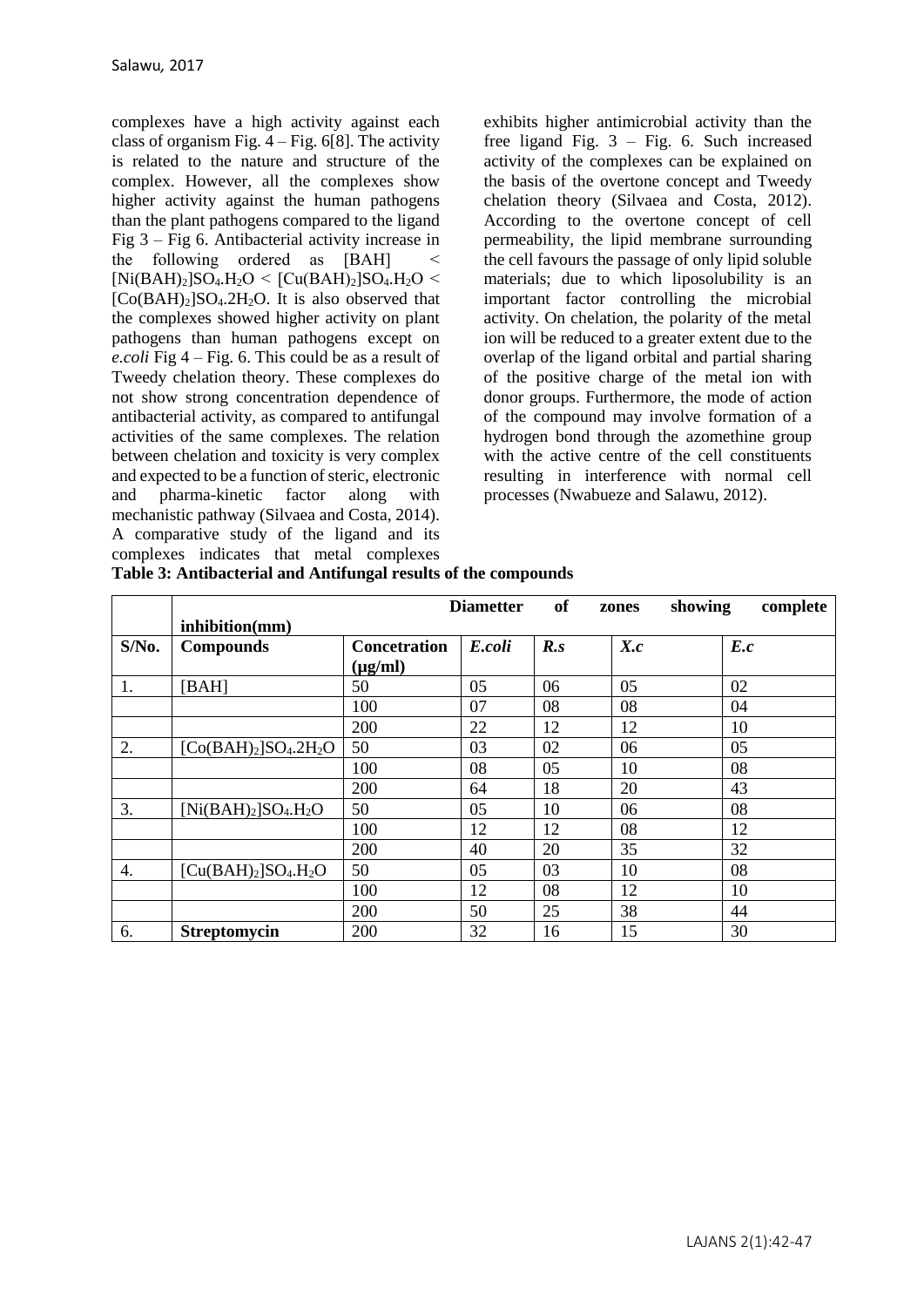

Fig. 3. Graphical representation of activity of the ligand[BAH] with pathogens



Fig. 4. Graphical representation of activity of the  $[Co(BAH)_2]SO_4.2H_2O$  with pathogens



Fig. 5. Graphical representation of activity of the  $[Ni(BAH)_2]SO_4.H_2O$  with pathogens



Fig. 6. Graphical representation of activity of the  $[Cu(BAH)<sub>2</sub>]SO<sub>4</sub>.H<sub>2</sub>O$  with pathogens



Fig. 7. Graphical representation of activity of the Standard with pathogens

## **Conclusion**

Co (II), Ni (II) and Cu (II) benzoyl acid hydrazide are newly synthesized complexes. The complexes were all obtained as coloured powdery substances soluble in ethanol and dimethylsulphoxide, but sparingly soluble in methanol and other organic solvents. These complexes are more or equally active with that of standard antibiotic used for comparison. Though, the ligand was found moderately active but the complexes showed high significant activity against all bacteria. Considering the significant activity of this complexes, further biological testing like cytotoxicity studies of the ligand and the complexes is under study.

#### **Acknowledgement**

Author is grateful to management of Federal medical Centre (FMC) Lokoja, Kogi State for the support during the research work.